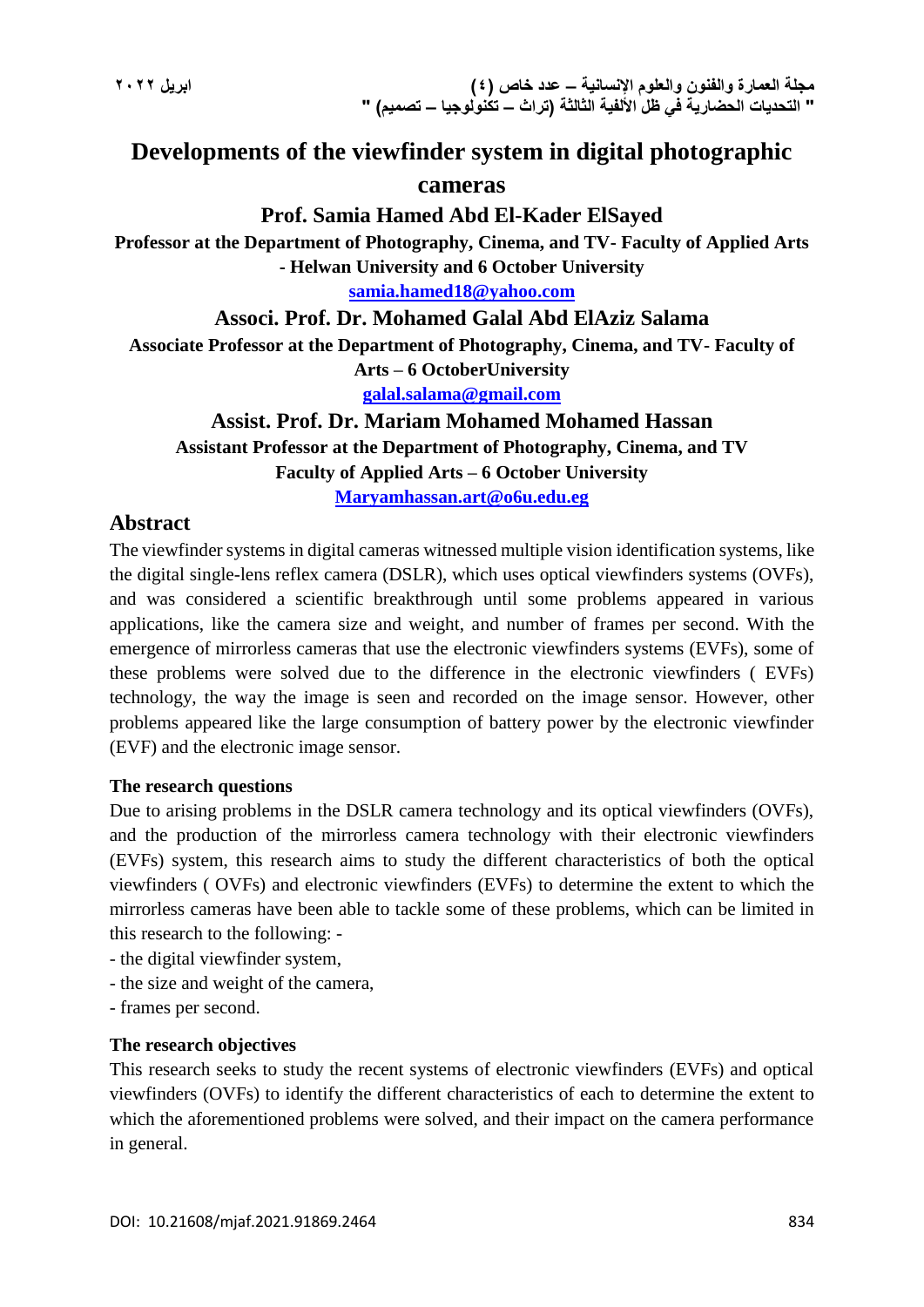### **Research Methodology**

This research adopts the descriptive-analytical method.

# **Key Words**

Digital single-lens reflex camera (DSLR), mirrorless camera, optical viewfinders (OVFs), electronic viewfinders (EVFs).

```
الملخص:
```
مرت أنظمة تحديد الرؤية فى الکاميرات الفوتوغرافية الرقمية بأنظمة متعددة ، منها الکاميرات الرقمية العاکسة ذات العدسة الواحدة ( DSLR ( Cameras Reflex Lens-Single Digital والتى تعمل بنظام محددات الرؤية البصرية ( OVFs (واعتبرت طفرة علمية وانتشرت انتشاراً واسعاً في ذلك الوقت، إلى أن ظهرت بعض المشكلات أثناء التطبيقات المختلفة، مثل حجم ووزن الکاميرا وعدد اللقطات المصورة فى الثانية الواحدة. ومع ظهور الکاميرات غير المرآوية Mirrorless camerasالتى تعمل بنظام محددات الرؤية اإللکرونية( EVFs ) ، تم حل بعض هذه المشکالت. وذلک نتيجة اخنالف تقنية ( ( EVFs عن( DSLR (، وکيفية رؤية الصورة وأيضا تسجيل الصورة النهائية على مستشعر الصورة اإللکترونى. فى حين ظهرت مشکالت آخرى تتمثل فى استهالک محدد الرؤية اإللکترونى ومستشعر الصورة اإللکترونى لطاقة البطارية بشکل کبير. **المشکلة البحثية:**

```
بظهور بعض المشکالت فى تقنية الکاميرات ( DSLR (بنظام( ( OVFs ، وإنتاج تقنية الکاميرات غير المرآوية بنظام )
( EVFs، يسعى هذا البحث إلى دراسة الخصائص المختلفة لکل من(OVFs ) ، ) EVFs( ، لتحديد إلى أى مدى تمکنت 
               الکاميرات غير المرآوية بنظام( EVFs ( ، من حل بعض هذه المشکالت والتى يمکن حصرها فيما يلى:
                                                                                      -حجم و وزن الکاميرا-
                                                                   نظام محددات الرؤية فى الکاميرات الرقمية
                                                                     -عدد اللقطات المصورة فى الثانية الواحدة.
                                                                                           الهدف من البحث:
يهدف هذا البحث إلى دراسة مستحدثات نظم محددات الرؤية ( OVFs - EVFs ( للوقوف على الخصائص المختلفة لکل 
          منهما، والوصول إلى أى مدى تم معالجة المشکالت السابقة ومدى تأثيرکل منهما على أداء الکاميرا بشکل عام.
                                                                                             منهجية البحث:
                                                                                اتباع المنهج الوصفى التحليلى.
                                                                                           الکلمات الدالة:
                                                                                   محددات الرؤية البصرية-
                                                                                      الکاميرا غير المرآوية-
                                                                 -الكامير ا الر قمية ذات العدسة الأحادية العاكسة
```
# - محددات الرؤية اإللکترونية-

# **Introduction**

With the development of electronics and photography technology throughout the ages, digital cameras (DSLR) have replaced the decades-long, classic, film-based, single-lens reflective cameras (SLR). The DSLR cameras use a digital image sensor instead of a film to record images. The digital image sensor consists of millions of pixels, each of which is a light-sensitive element that converts the optical image into a digital image, and eventually reproduces it again to the original optical image. This made DSLR cameras a technological breakthrough for photography at the time.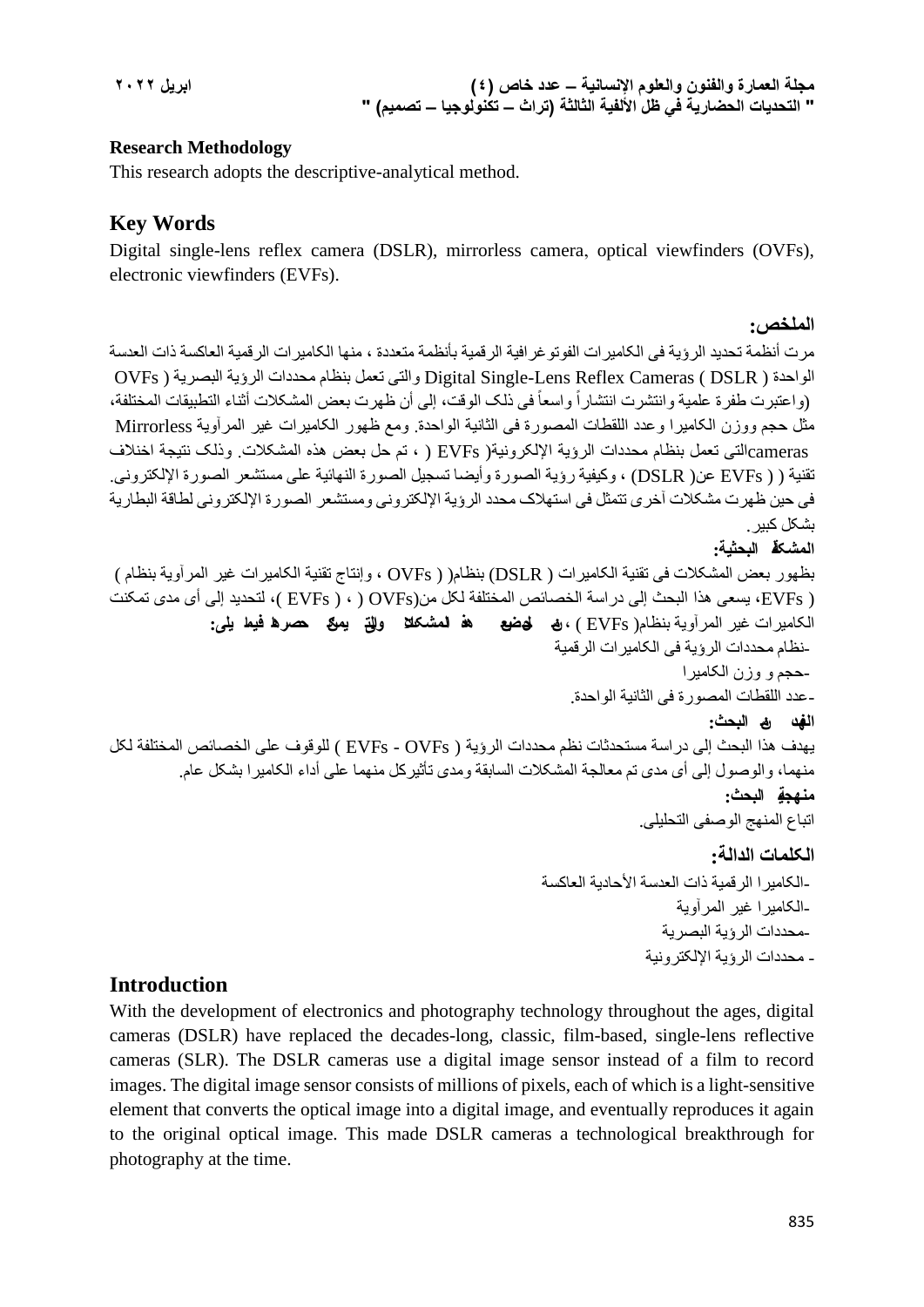**مجلة العمارة والفنون والعلوم اإلنسانية – عدد خاص )4( ابريل 2022 " التحديات الحضارية في ظل األلفية الثالثة )تراث – تكنولوجيا – تصميم( "**

However, during the various practical applications, some problems arose (e.g.in the viewfinder system, size and weight of the camera, battery life, and frames per second) requiring the production of newer technology, the mirrorless cameras, on the market in 2009. As a result, the DSLR cameras and mirrorless cameras became dependent on different operating mechanisms for obtaining the photograph. Due to the fundamental differences between both cameras represented in the way the image can be seen across the viewfinder - there have been changes in the camera as a whole. Thus, this research addresses the differences between the optical viewfinders (OVFs) of DSLR cameras and the electronic viewfinders (EVFs) of mirrorless cameras, their respective operating mechanisms, the resulting difference of the digital viewfinder system, the size and weight of the camera, the battery life, the number of frames taken per second rate (FpS), and the and limited resolution of these problems.

### **1. The system of viewfinders**

The viewfinder is the primary component of the camera and is a small display unit at the top of the DSLR or mirrorless camera through which the composition of the scene can be seen, focused on, and framed. It may not be available on all cameras, but in this case, the rear LCD screen is used to determine the image. The viewfinder is one of the most important tools to assist photographers to shoot a properly displayed image.

There are two main types of viewfinders: One is the optical viewfinders ( OVFs) which use prisms and mirrors to display images, and the other is the electronic viewfinders (EVFs) that use an electronic monitor (Suzuki, 2017).

#### **1.1 The operating mechanisms of both the OVFs and the EVFs**

Most DSLR cameras operate with optical viewfinders ( OVFs), while mirrorless cameras rely on electronic viewfinders (EVFs). Both cameras usually have an LCD monitor for live display. Yet, each has a different operating mechanism.

For the DSLR, which relies on the optical viewfinders ( OVFs), light passes through the camera lens to hit a 45-degree slanted mirror located in front of the image sensor (creating an inverted image). Then the mirror reflects the light up to the pentaprism that reflects the image again (and therefore corrects it) and sends it to the optical viewfinder ( OVF ) lens that allows the image to be seen. When pressing the shutter button, the mirror rises and exposes the digital sensor that records light information in the camera memory card digitally and captures the image. Figures 1 and 2 show the operating mechanism of the DSLR camera.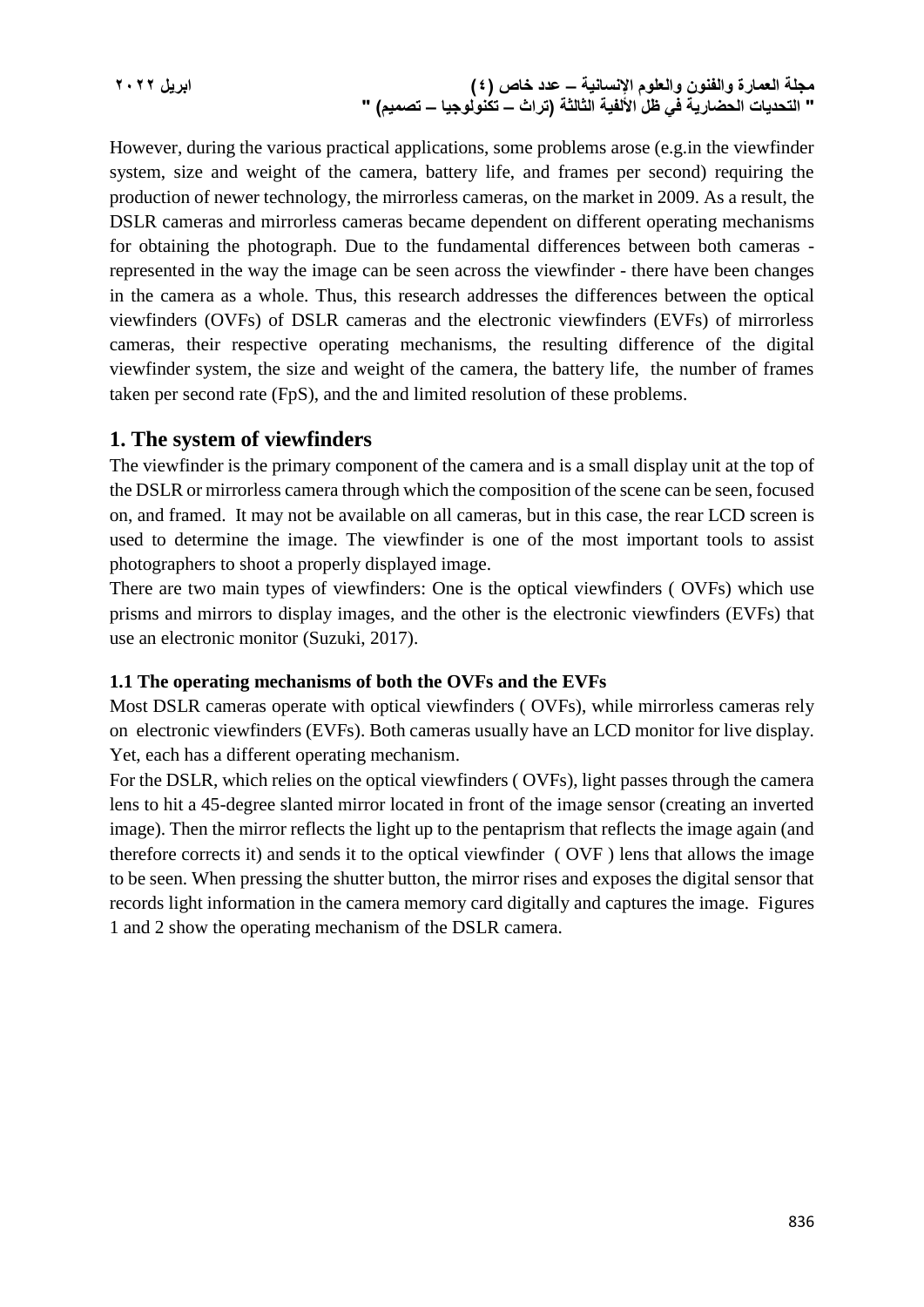

**<https://www.pixinfocus.com/viewfinder/>**

Mirrorless cameras, on the other hand, have electronic viewfinders (EVFs) where light passes through the lens directly onto the image sensor for processing. The image is then displayed directly from the sensor readout, either on the monitor at the back of the camera or in the electronic viewfinder (EVF) which is essentially a very small monitor (about half an inch) at the top back of the camera (Photography Pixel, 2021).

When shooting an image, the camera simply records what is on the sensor at that moment in time, and the image is digitally produced (Hall et al., 2021). Once the image is seen and confirmed, the sensor digitally records light information on the camera memory card (reference). Figures 3 and 4 show the operating mechanism of mirrorless cameras.



**FIGURE 3 AND 4: THE OPERATING MECHANISM OF MIRRORLESS CAMERAS Image Source: Kelion (2018). Mirrorless cameras: Photography's new decisive moment. BBC article. Photography Pixel (2021). What is a Camera Viewfinder? (Optical VS Electronic), <https://photographypixel.com/camera-viewfinder/>**

The image can also be sent and displayed directly from the image sensor readouts to a viewfinder that may be a separate accessory, as with the Canon EVF-DC2 electronic viewfinder, which can be mounted on the camera installation base. Figure 5 presents the independent electronic viewfinder (Incekara et al., 2017).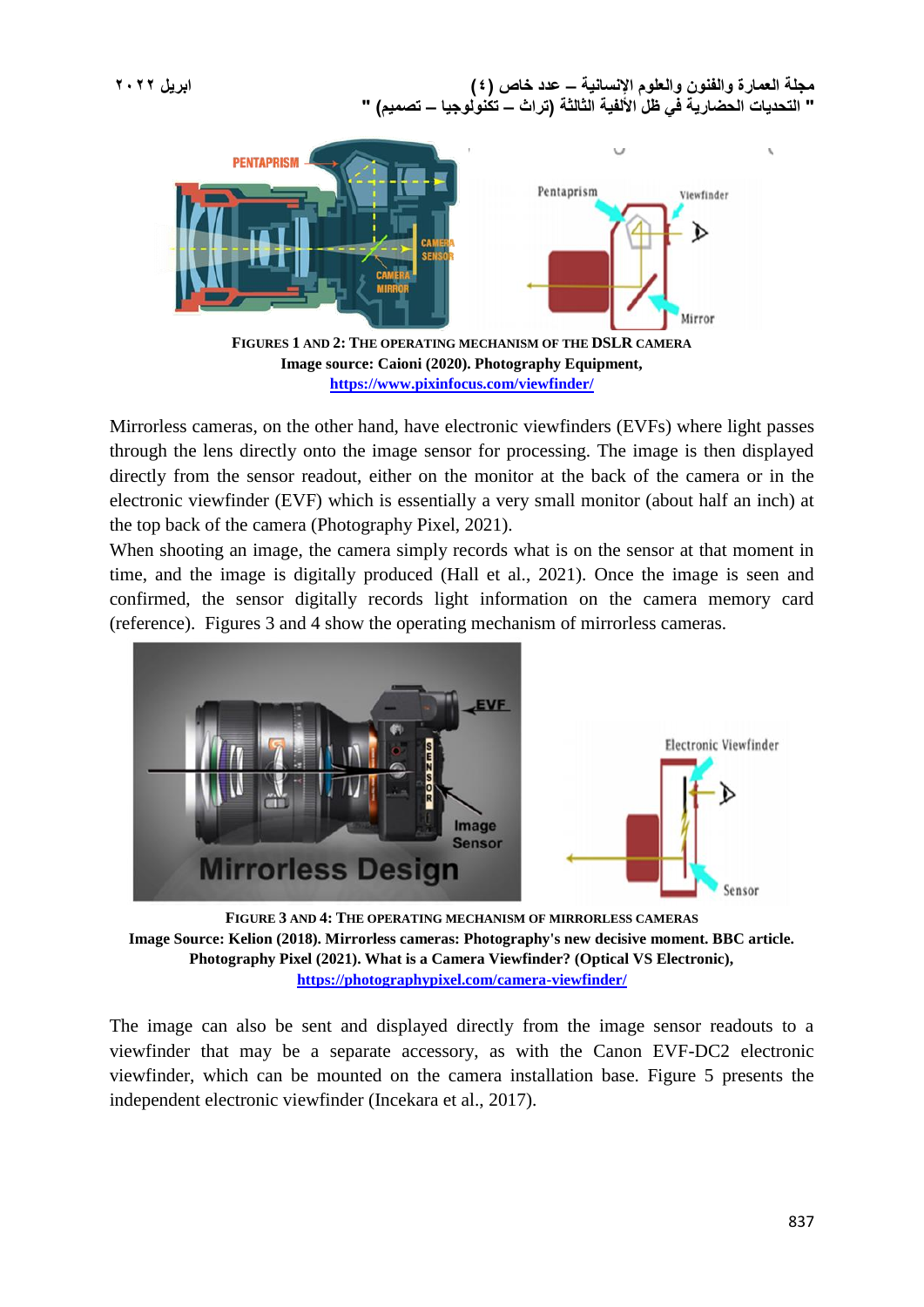

*FIGURE 5: THE INDEPENDENT ELECTRONIC VIEWFINDER* **Image source: Gear Photo (2017). What is an EVF? <https://www.adorama.com/alc/what-is-an-evf/>**

Accordingly, the main difference between DSLR and mirrorless cameras is that the latter does not have a mirror or a pentaprism, depending on its performance thereby on the image sensor. Moreover, it is smaller and less weighty (Canon, 2020a).

### **1.2 The main similarities and differences between optical viewfinders ( OVFs) and electronic viewfinders (EVFs)**

Both the optical viewfinders ( OVFs) and the EVFs are similar in some features and different in others, and hence, their performance differs. The similarities and differences can be noted as follows:

### **1.2.1 The ability of the viewfinder to work when the camera is turned off**

When turning off the DSLR camera, the optical viewfinders (OVFs) work well and face no problems with the accuracy of color display or screen update rates. Whereas the electronic viewfinders (EVFs) do not work when the mirrorless camera is turned off (Ringsmuth, 2018).

### **1.2.2 The phenomenon of viewfinder blackout**

The phenomenon of viewfinder blackout happens when the optical viewfinder ( OVF) monitor becomes dark, and the image cannot be seen the moment it is captured. This occurs when pressing the shutter and the mirror flips out of the way to allow light to pass through the image sensor, which means that optical viewfinder ( OVF) becomes completely dark at his moment. This effect is not noticeable when using fast shutter speeds, but appears with speeds of 1/30 seconds or slower, as this blackout period will neither make nor break the image and may cause problems when shooting fast-moving targets. In these cases, the short time when the optical viewfinder ( OVF ) is blank becomes enough for the object to move slightly. However, this phenomenon does not occur with electronic viewfinders (EVFs) as they do not contain mirrors (Shutter Release, 2021).

### **1.2.3 Previewing the field depth through the viewfinder**

The optical viewfinders ( OVFs) do not offer information about what the actual depth of the image's field will be. Although DSLR cameras have a preview button for the depth of the field that will close any aperture, yet if shooting images at smaller apertures, the objects will look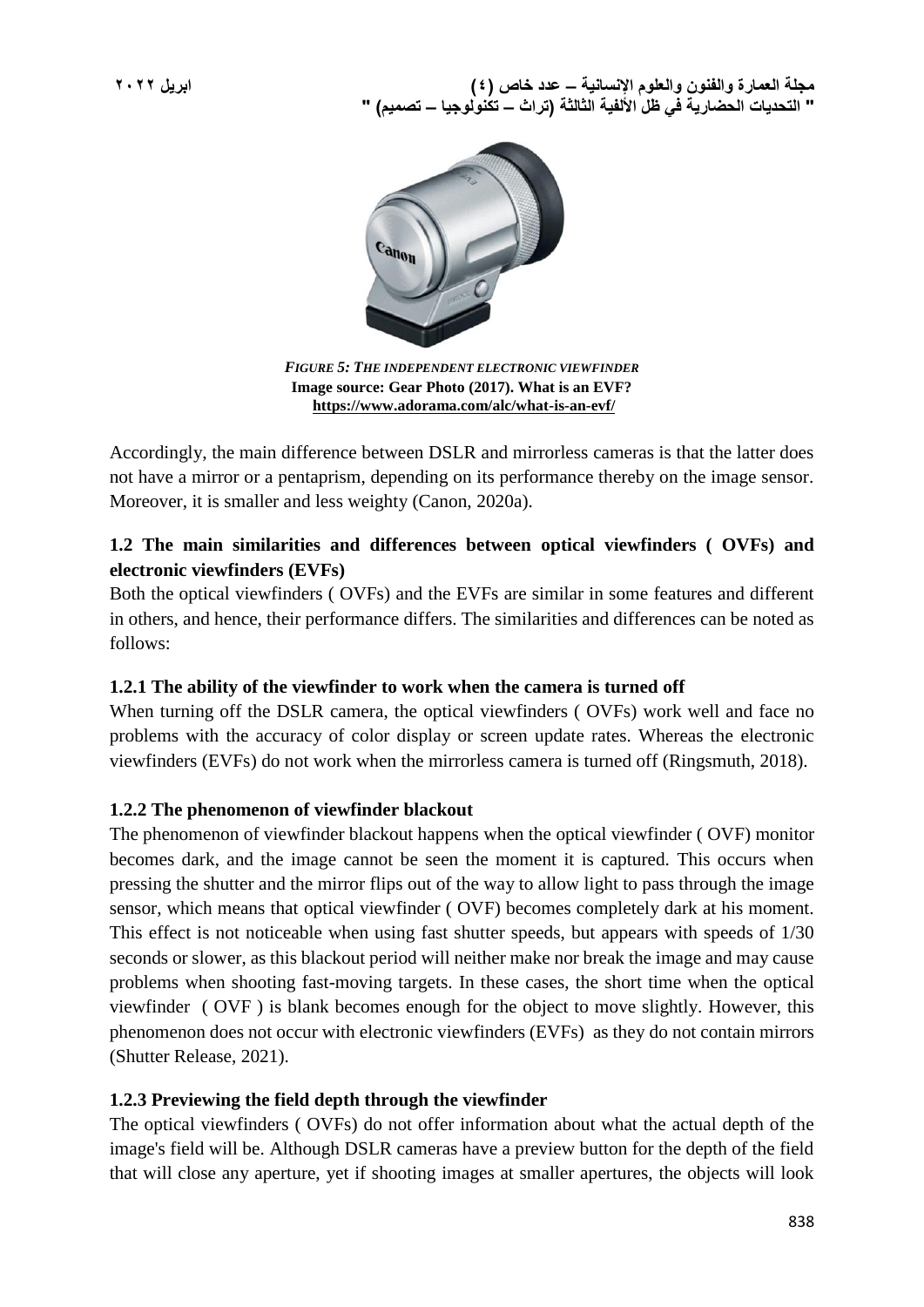**مجلة العمارة والفنون والعلوم اإلنسانية – عدد خاص )4( ابريل 2022 " التحديات الحضارية في ظل األلفية الثالثة )تراث – تكنولوجيا – تصميم( "**

unrealistically dark (as the aperture will significantly reduce the amount of light going through the optical viewfinders ( OVFs). This does not occur with the electronic viewfinders (EVFs) that have the ability to display the image that is already recorded on the image sensor (ibid).

### **1.2.4 Viewing and reviewing the images through the viewfinder**

It is difficult to see and review the image taken in sunny places on the rear LCD monitor both in DSLR cameras and mirrorless cameras. Nonetheless, mirrorless cameras have the ability to view and review the image in electronic viewfinders (EVFs) which is absent in the optical viewfinders ( OVFs) (Shahrul, 2021).

### **1.2.5 The position of the viewfinder monitor**

A headache can be caused when looking at the real scene through the optical viewfinders ( OVFs) for a long time, as the eye focuses then through a small lens that is adjacent to the eye on a far focal point (at the distance of the object site). While this does not happen with the electronic viewfinders (EVFs) as the eye focuses on a small monitor placed near the eye (in the position of the viewfinder) (ibid).

### **1.2.6 Processing the scene in low and bright light**

The visual scene appears better through the optical viewfinders ( OVFs) whether in low-light situations or bright lighting, as the eye-level viewfinder position makes the eye unaffected by reflections, and therefore, the image can be seen well in the bright sunlight (Hall et al., 2021). Whereas the visual scene appears through the electronic viewfinders (EVFs) in bright sunlight as a dark image compared to the real scene. Also, over and under-exposure makes the image hardly visible (Shahrul, 2021).

### **1.2.7 Previewing the camera settings through the viewfinder**

The optical viewfinders ( OVFs) display at the bottom a set of information about the camera settings such as aperture, exposure, shutter speed, ISO sensitivity speed, metering mode, indicators for showing focal points, frame guides, remaining shots, and some other data (Galdino, 2000; Hall et al., 2021). Figure 6 shows the camera settings on optical viewfinders ( OVFs).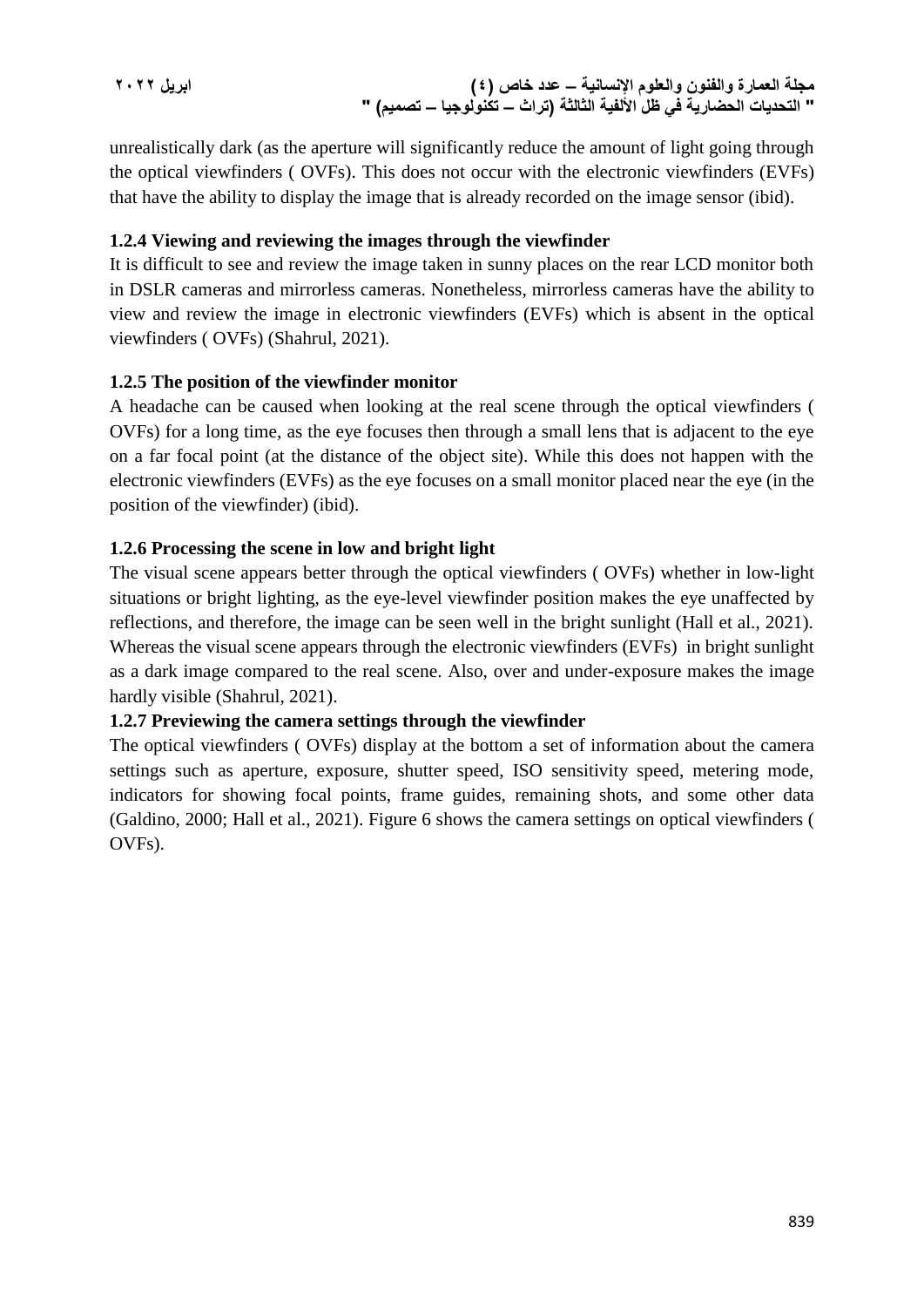

The camera settings like the aperture, exposure, shutter speed, ISO, metering mode, and battery charge are also displayed on the electronic viewfinders (EVFs) of the mirrorless cameras or on their rear LCD monitor (Sheldon, 2018).

### **1.2.8 Previewing the impact of camera settings through the viewfinder**

The final image of the "real" scene recorded on the image sensor is different from the preview image on optical viewfinders ( OVFs). And this difference appears in the exposure, depth of field, brightness, contrast, or color tones (Ringsmuth, 2018).

While the monitor of the electronic viewfinders (EVFs) displays how the image will look precisely in terms of composition change, depth of field, and focusing in a way that matches the images that will be recorded on the image sensor (Suzuki, 2017).

Moreover, the electronic viewfinders (EVFs) have the feature of displaying information such as the histogram of the live image, which can be considered as a simulation of the digital image recorded by the camera and allows confirming that the camera is flat on the ground. In addition, by magnifying part of the image to fit the monitor, the focus can be verified, the image list can be browsed, and additional guidelines can be added such as the image network that helps frame the images. Figure 7 shows the photo grid on the electronic viewfinders (EVFs) (Ringsmuth, 2018; Sheldon, 2018).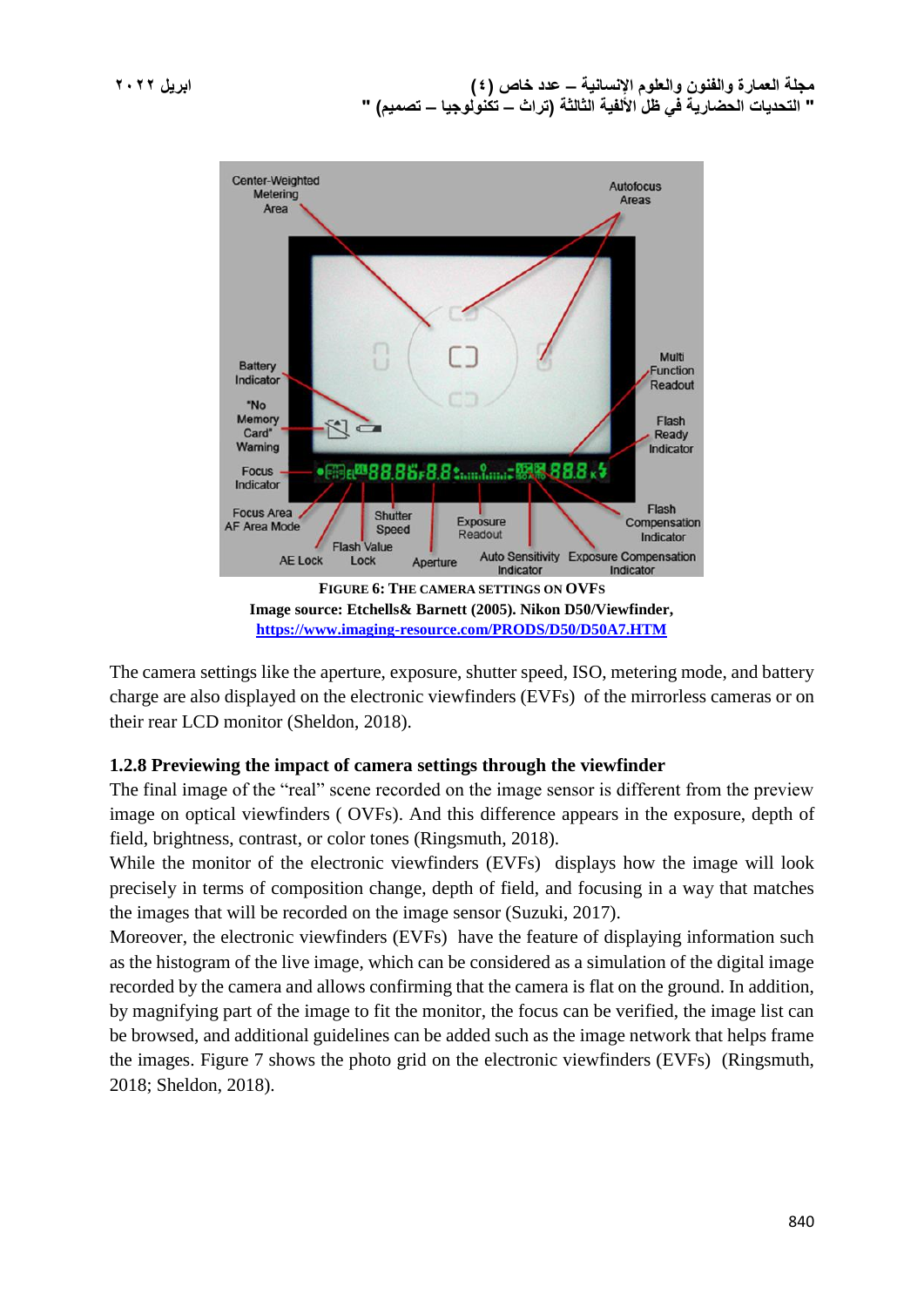

**FIGURE 7: PHOTO GRID ON THE EVFS Image source: Shahrul (2021). Mirrorless cameras in orthodontic practice. Journal of Orthodontics, 1-5, <https://doi.org/10.1177/14653125211000055>**

### **1.2.9 The number and distribution of the autofocus (AF) points**

The number and distribution of the AF focal points vary from camera to camera. For example, the Canon DSLR EOS 7D Mark II camera has only 65 AF points that are grouped in the middle of the frame. While in mirrorless cameras, the number of AF points in the Canon EOS RP camera is 4,779 and covers the full-frame. This is very important when trying to focus on a target on the edges of the image frame (Canon, 2021b).

### **1.2.10 The AF sensor of the DSLR camera**

The AF sensor of the EOS DSLR camera can track a moving target and predict its location per second when pressing the shutter button. The camera will constantly focus on the target in the high-speed shooting mode. The main hypothesis behind this type of AF – called also AF Eye-Detection & Subject Tracking - is that the camera knows exactly how far the focus mechanism should be moved in the lens and in which direction to achieve focus. Figure 8 shows the AF of an EOS DSLR camera (Sengupta, 2021).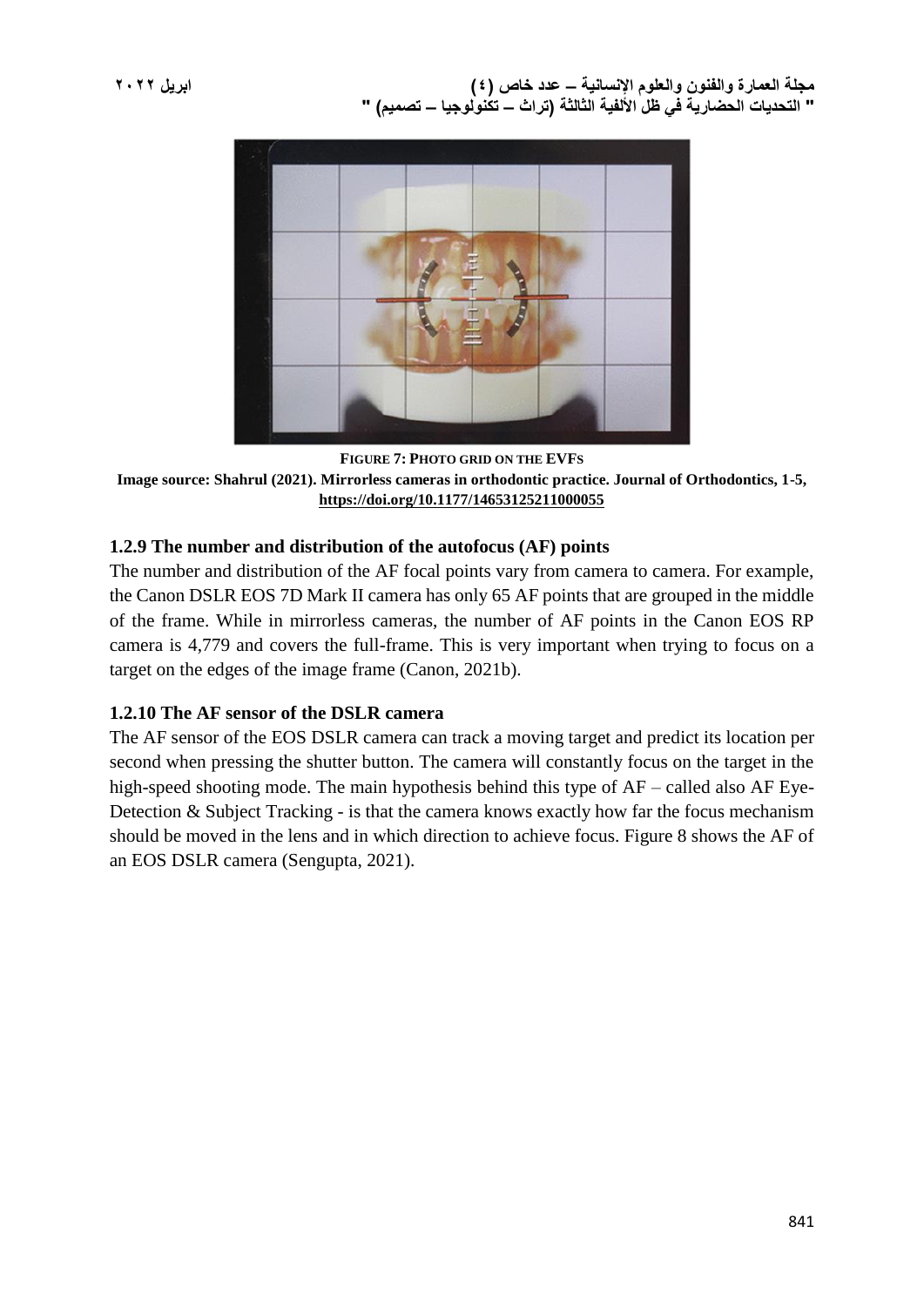

**FIGURE 8: THE AF OF AN EOS DSLR CAMERA Image source: Sengupta (2021). DSLR vs. Mirrorless Cameras in 2021 | What are the Key Differences and How to Choose Which is Best for You? [https://shirshendusengupta.com/blog/dslr-vs-mirrorless-cameras-key-differences-how-to-choose-which-is-](https://shirshendusengupta.com/blog/dslr-vs-mirrorless-cameras-key-differences-how-to-choose-which-is-best-for-you)**

#### **[best-for-you](https://shirshendusengupta.com/blog/dslr-vs-mirrorless-cameras-key-differences-how-to-choose-which-is-best-for-you)**

### **1.2.11 The AF sensor of a mirrorless camera**

The AF sensor of a mirrorless camera is part of the image sensor, and hence no error can occur here. Therefore, no adjustments in the AF fine or on the f/1 and f/1.2 fast lenses are required. As a result, it constantly gets the perfect focus. Nonetheless, this does not neglect the possibility of an error if the object is moving or when choosing a wrong AF sensor (Rockwell, 2018).

#### **1.2.12 The image sensor as a tool for AF**

Mirrorless cameras rely heavily on their performance on the image sensor, which acts as an AF image sensor (Canon, 2020b). And with the advances in AF to detect the phase and contrast, this has improved the performance of the camera and made it as fast and accurate as of its DSLR counterpart (Captain, 2020).

### **1.2.13 The hybrid AF technology**

The hybrid AF technology is a combination of phase detection and contrast detection. The modern mirrorless cameras have faster and more accurate hybrid autofocus, particularly eye AF, which can identify a person's or animal's eye from a distance and follow its motion (Galdino et al., 2000; Sengupta, 2021). Figure 9 shows the eye AF of the mirrorless cameras.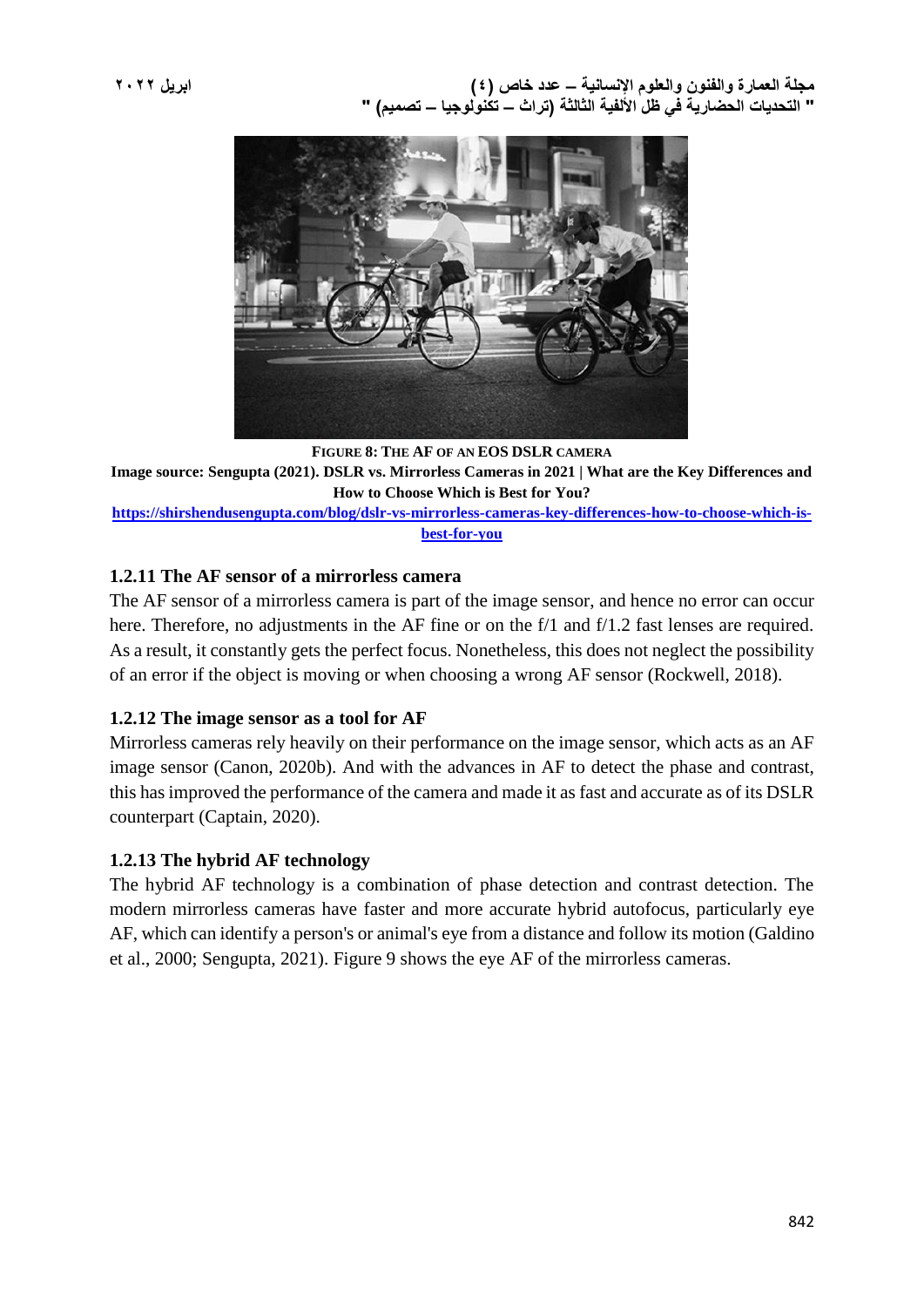

**FIGURE 9: THE EYE AF OF MIRRORLESS CAMERAS Image source: Alpha Universe (2016). Discover the power of Eye AF, <https://alphauniverse.com/stories/discover-the-power-of-eye-af/>**

### **1.2.14 The Dual Pixel CMOS AF system**

The EOS DSLR cameras and Canon EOS R and EOS M Mirrorless cameras feature an advanced system known as "Dual Pixel CMOS AF", where each pixel acts as a target detection sensor, adding extra features to the camera capabilities that have reduced significantly the time needed for focusing, even in situations where the object is moving (Canon, 2020b).

### **1.2.15 The focus peaking**

Mirrorless cameras have the focus peaking feature that highlights a particular part of the image that is in focus. This feature is valuable for obtaining a consistent and sharp focus image. Figure 10 shows the focus peaking (Shahrul, 2021).



*FIGURE 10: THE FOCUS PEAKING* **Image source: Shahrul (2021), op. cit.**

### **1.2.16 The sharpness and resolution of electronic viewfinders**

The EVFs differ among themselves in their sharpness and resolution, depending on the number of pixels that they have. These can range from 2.36 megapixels to about 4 megapixels. The more pixels, the higher the resolution will be and the sharper the screen will look. Recently, some cameras (like the Fuji X-Pro2, and Fuji X100F) even offer hybrid viewfinders that allow switching between optical and electronic viewfinders (Shutter Release, 2021).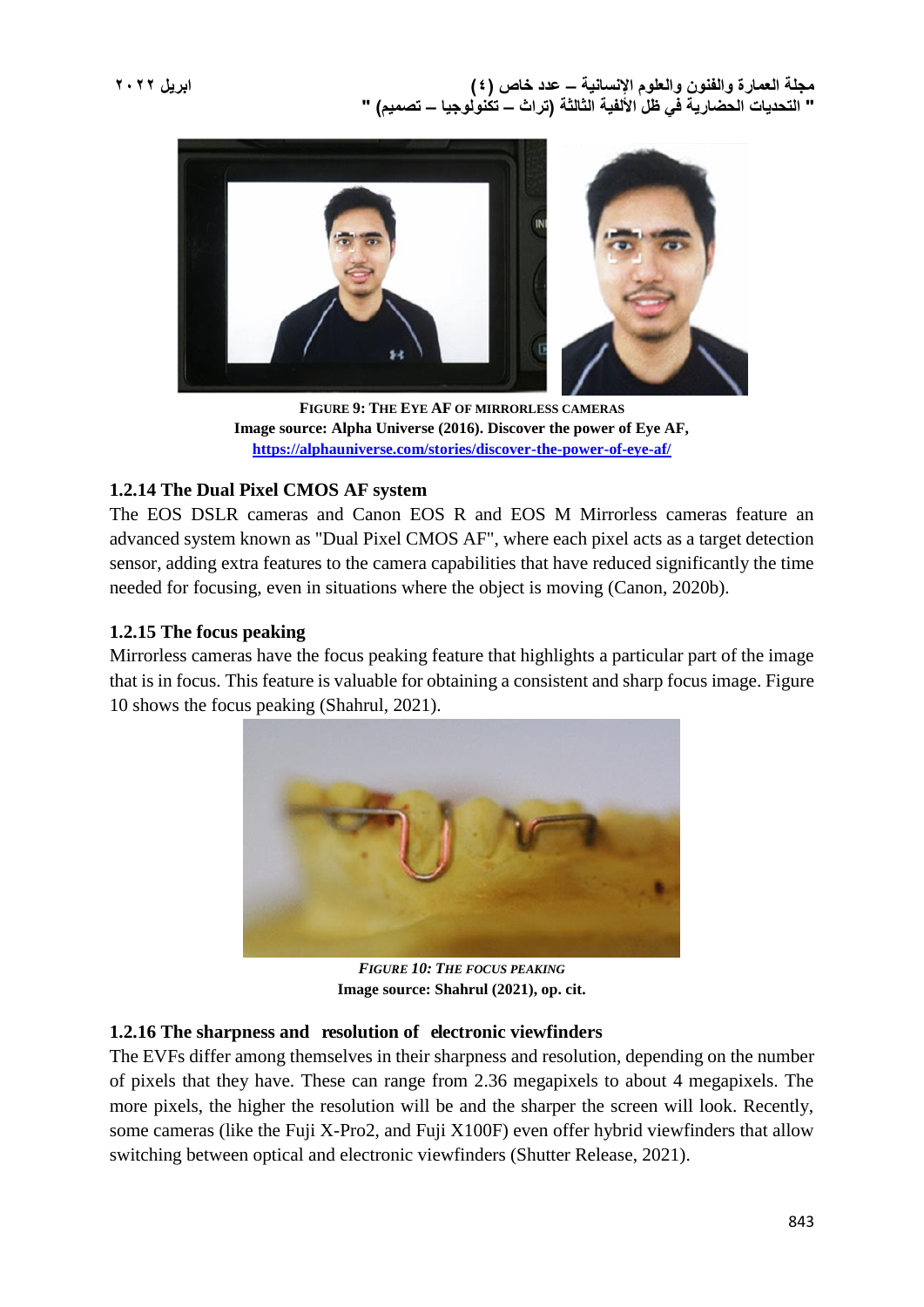## **1.2.17 The video option**

When taking a video using a DSLR camera, the camera needs to switch to a live display. The result is then very similar to the Canon EOS mirrorless camera in terms of focus and tracking. Both the modern DSLR camera model Canon EOS DSLR and the mirrorless camera model Canon EOS have a Dual Pixel CMOS AF system that is considered a huge breakthrough from previous generations.

Nevertheless, the mirrorless camera has the advantage of using the electronic viewfinders (EVFs) during video shooting in the sunshine in a better way than using an LCD monitor. Whereas it is not possible to use the optical viewfinder ( OVF)of the DSLR when shooting video. In that case, an LCD monitor is used (Little, n.d).

The sound can be picked up using the built-in microphone. For better performance, an external microphone should be added (Canon, 2020b).

# **2. Camera size and weight**

DSLR cameras operating with optical viewfinders ( OVFs) usually have a relatively large size and weight because they contain a 45-degree tilted reflective mirror, a secondary autofocus mirror, pentaprism as well as other parts of the autofocus system. All these parts have a heavier weight and also need enough space to tilt the mirror and its movement during filming. As a result, the camera size becomes larger and its weight heavier than the mirrorless camera that operates with the electronic viewfinders (EVFs) that depends on an electronic image sensor, making the camera smaller and less weighty (Gear Photo, 2021).

With the production of mirrorless cameras with full-frame and medium-format image sensors in sizes suitable for the camera size and the rising need for switching lenses as well as using long focal length lenses, the size advantage started to lose importance, forcing the manufacturers thereby to produce camera-specific zoom lenses (Wueller, 2006). However, most of these lenses have almost the same weight and size as the DSLR lenses. So, when using these huge lenses with their different characteristics, the camera becomes heavier than it was and more difficult to balance due to the difference between the lightweight of the camera body and the heavy-weight lens (Zoltie, 2018). Manufacturers have recently produced new special lenses for mirrorless cameras that tend to be larger and heavier than DSLR but are designed for higher resolution to suit future cameras (Shahrul, 2021). Figure 11 shows the size of both the DSLR and mirrorless cameras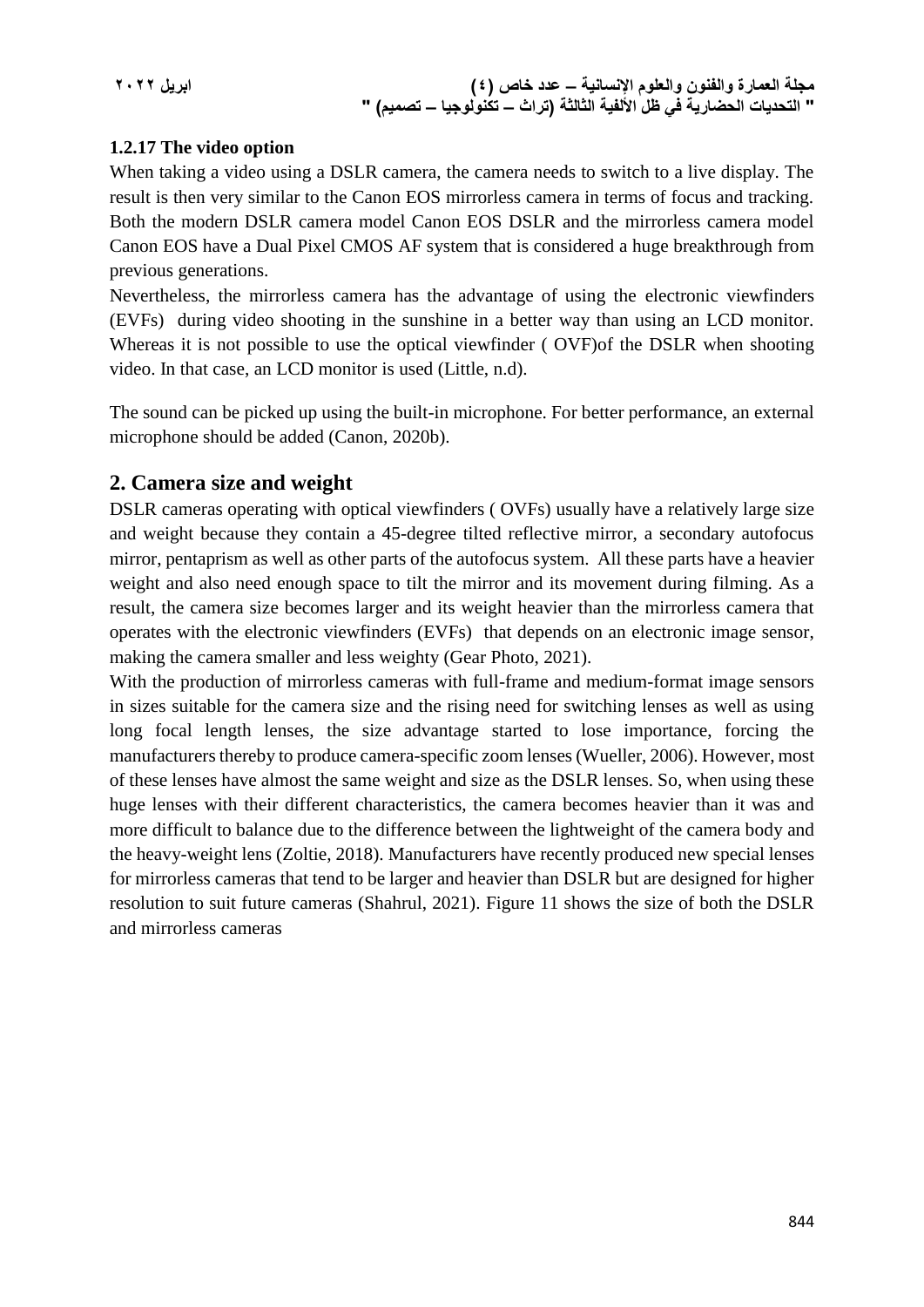

**Figure11: The size of the DSLR and mirrorless cameras Image source: Şenel (2014). Dijital SLR & Aynasız,<https://senelfoto.com/2014/04/01/dslr-aynasiz/>**

# **3. Battery life**

Digital cameras rely on the battery as a power source for operation. Therefore, the battery life is a key factor when the differences among the digital cameras are large and obvious. On the other hand, the battery of mirrorless cameras is weaker than its counterpart of the DSLR cameras for the following reasons:

### **3.1 Image processing and camera setting**

In DSLR cameras it is possible to preview the image and adjust the camera setting while the camera id´s turned off and use power only when taking a shot. This extends the battery life. While in the mirrorless cameras, the camera has to be continuously on when processing the image or adjusting the camera settings (Etchells& Barnett, 2005).

### **3.2 The viewfinder**

The DSLR camera has a longer battery life as its viewfinder works through the reflective lens and prism and hence, does not need power energy. Whereas the mirrorless cameras with their electronic viewfinders (EVFs) require a lot of battery energy, as when using the electronic viewfinders (EVFs), the camera constantly collects the electronic image sensor information and then displays them on the small screen of the viewfinder (Captain, 2020).

### **3.3 The camera technology**

Mirrorless cameras perform more functions than DSLR cameras, and all depend on the battery energy as their operating systems require a lot of power, which leads to battery rapid depreciation and shorter life (Rockwell, 2018).

### **3.4 Battery size**

The DSLR cameras have a relatively larger design and thus, require a bigger battery size. This may indicate that its power is bigger compared to the mirrorless cameras that have a smaller design and hence, a smaller and weaker battery (Lawton, 2021).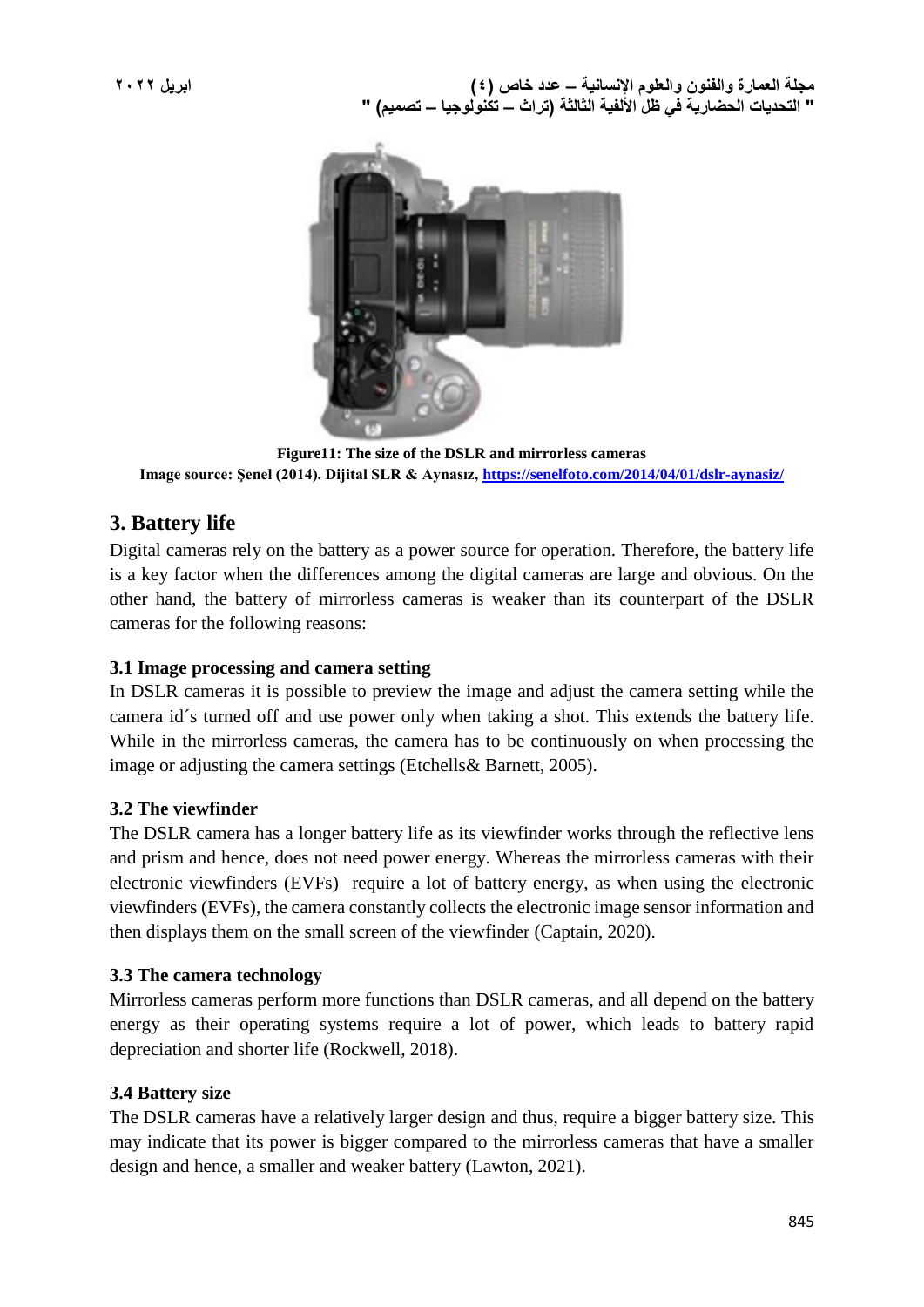$$
\mathbf{y} \cdot \mathbf{y} \mathbf{y} = \mathbf{y} \cdot \mathbf{y}
$$

### **3.5 The average number of frames per battery charge**

The number of frames per charge depends on the battery power. Usually, the DSLR cameras have an average of 800-1000 frames per charge, and professional DSLR cameras even offer 2000 and more frames per charge (Lim, 2020).

In mirrorless cameras, the battery is weaker allowing only for 300-700 frames per charge.

### **4. Frames per second**

With the absence of mirrors in the design of the mirrorless cameras, the frame rates are not related to mechanical motion. Hence, the mirrorless cameras offer no less than 10 frames per second and may reach 30 frames per second with great sharpness and continuous autofocus between the shots. While the best DSLR camera can't keep pace with the speeds of the best mirrorless cameras. The mirrorless camera design allows for easy high-speed photography and continuous shooting as some of the camera functions are performed on the image sensor itself like the autofocus, which leads to high-speed focus. Also, a lot of models offer (4K/8K) video that processing power. For example. The best Canon EOS-1D X Mark III DSLR camera can take 16 frames per second, whereas the Panasonic Lumix G9 or the Sony Alpha A9 II mirrorless cameras can take 20 frames per second. The Sony A1 even raised the frame rate to 30 frames per second with autofocus, which is a huge and interesting achievement. In contrast, some DSLR cameras offer high frame rates (that may reach in some cases to 60 frames per second). But these rates need to use an electronic shutter and adjusting the focus from the first shot, which is not practical when shooting moving objects or using some types of artificial light. In addition, taking 60 frames per second would mean that the memory card will be filled up fast. Mirrorless cameras excel in video shooting, as they offer high-quality video (4K/8K) and other video features that most DSLR cameras cannot keep up with them. Also, the mirrorless cameras have effective autofocus in the direct display and processing power (Hall et al., 2021).

### **Results**

The DSLR camera is a digital camera that combines the optics with SLR camera mechanisms, yet the film is replaced with an image sensor and optical viewfinder ( OVF ). While the mirrorless camera lacks a mirror and relies on an electronic image sensor system and electronic viewfinder (EVF). Due to their different techniques, diverse variations were inferred from this research as follows:

First, the electronic viewfinders (EVFs) of the mirrorless cameras are characterized by the following:

1- have a bigger window,

2- enjoy increased brightness of the electronic viewfinder (EVF) monitor in low light conditions

3- show 100% of what the sensor will capture,

4- display important guides and information on the monitor like ISO, aperture, a live histogram map, and white balance settings, among others,

5- adjust the depth of field and exposure while composing the shot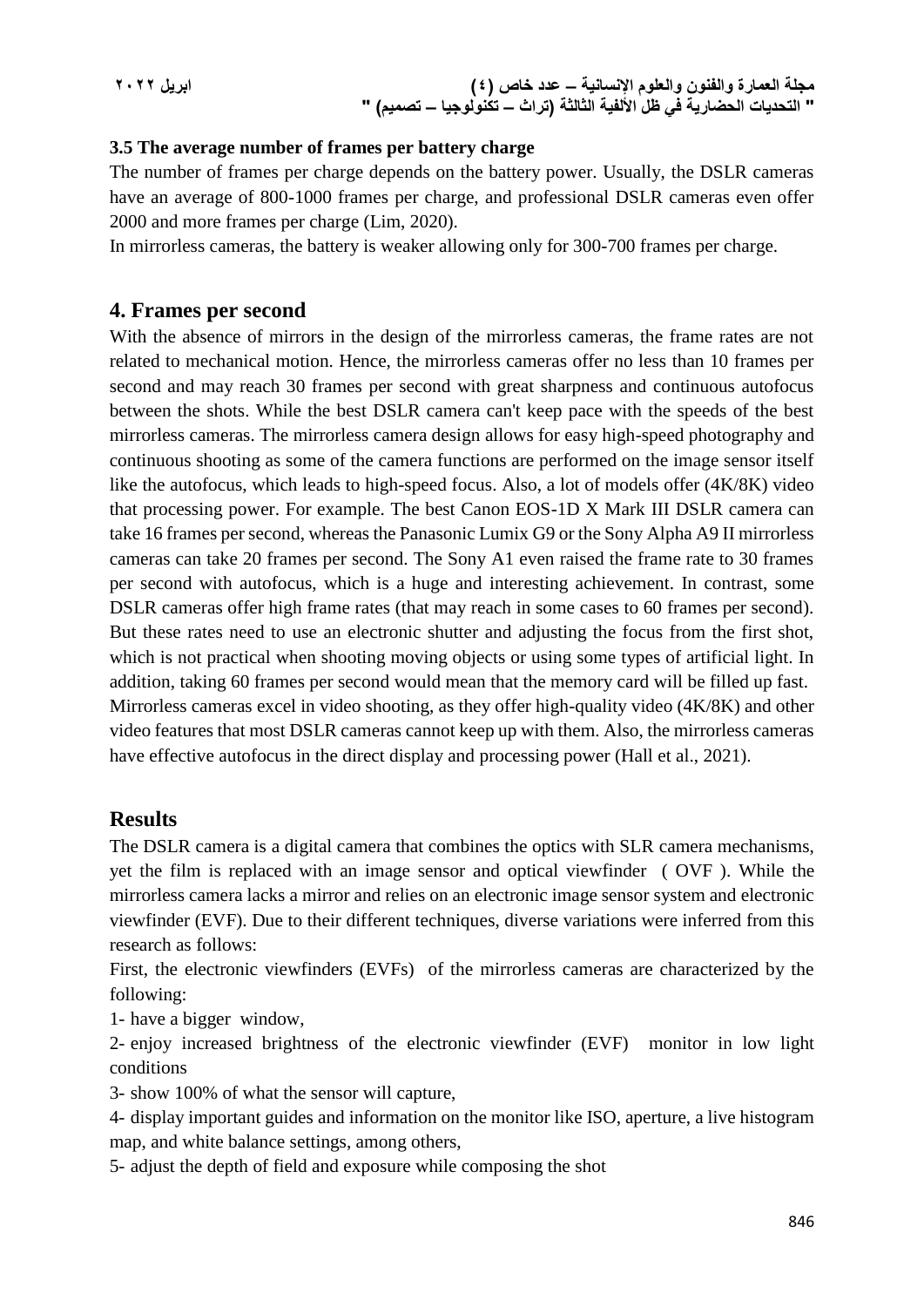6- facilitate manual focusing by magnifying a part of the frame for a clear view when the subject is in sharp focus,

7- show a true reflection of what the final image would like and allow the image to be immediately seen after being taken.

8- however, exhaust with the image sensor the battery energy faster than the DSLR cameras making battery life shorter.

### **As a result, the mirrorless cameras started to have the following characteristics:**

1- have faster continuous shooting speeds,

2- have a smaller size and weight than its DSLR counterpart, as mirror settings are not needed,

3- have frame rates no less than 10 frames per second, and 20 or 30 frames per second in advanced models with full sharpness and continuous automatic adjustment between the shots,

4- have fast autofocus of the image as well as eye and target tracking

5- have a fast and silent electronic shutter,

6- offers video recording with 4K and Ultra HD

7- are useful when traveling due to their small size and weight

8- however, do not benefit from the small size and weight characteristic when using large lenses with certain specifications,

9- are not suitable for people with big hands due to their small parts.

### **Second, the optical viewfinders ( OVFs) of the DSLR cameras are characterized by the following:**

1- can adjusting camera settings and examine the images when the battery is turned off, while use battery power when shooting images to extend battery life,

2- enable the vision in low and high light conditions,

3- display the different camera settings like the exposure, aperture, …etc.,

4- provide real-world visions and not the image recorded on the image sensor,

### **As a result, the DSLR cameras started to have the following characteristics:**

1- have a dynamic range and better image vision,

2- differentiate better the tones among the parts of the frame pale areas,

3- are ideal for sports photography as seeing the event instantly becomes critical for capturing the right moment,

4- however, a loud noise takes place the moment the image is taken caused by the horizontal movement on top of the DSLR camera.

# **Recommendations**

From the previous research results, it can be inferred that each type of viewfinder has its advantages and disadvantages that affect the design and characteristics of the camera. Thus the photographer has to balance between the characteristics of the camera and the work needs to produce high-quality images.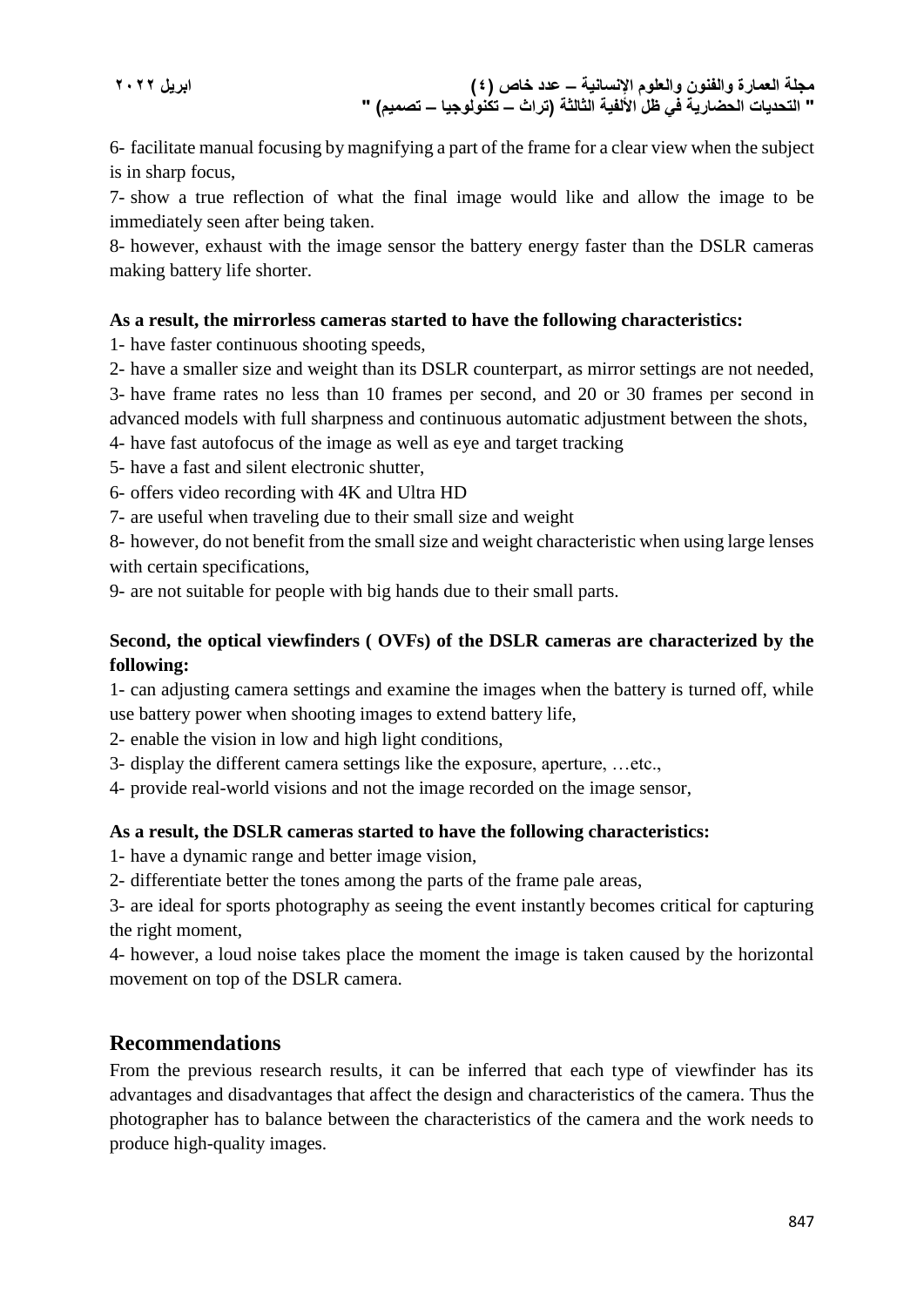# **References**

Alpha Universe. "Discover the power of Eye AF", 2016, <https://alphauniverse.com/stories/discover-the-power-of-eye-af/> (accessed December 8, 2020). Caioni, S.. "Photography Equipment", 2020, <https://www.pixinfocus.com/viewfinder/> (accessed July 21, 2021).

Canon. "Mirrorless vs DSLR Cameras: Which is Right for You?" 2020a, <https://www.canon.co.nz/explore/mirrorless-or-dslr-cameras> (accessed December 8, 2020).

Canon. "Canon EOS RP – Cameras". 2020b, <https://www.canon.co.uk/cameras/eos-rp/> (accessed December 8, 2020).

Captain, S.. "DSLR vs. Mirrorless Cameras: Which is better for you?", 2020, [https://www.tomsguide.com/face-off/dslr-vs-mirrorless-cameras,](https://www.tomsguide.com/face-off/dslr-vs-mirrorless-cameras) (accessed December 9, 2020).

Etchells, D.& Barnett, S.. "Nikon D50 - Image Resource", 2005, [https://www.imaging](https://www.imaging-resource.com/PRODS/D50/D50A7.HTM)[resource.com/PRODS/D50/D50A7.HTM](https://www.imaging-resource.com/PRODS/D50/D50A7.HTM) (accessed July 21, 2021).

Galdino, G.M., Manson, P.N., Kolk, C.A.V.. "The Digital Darkroom, Part 2: Digital Photography Basics". *Aesthetic Surgery Journal* 20, no. 6 (2000): 1–27.

Gear Photo. "What is an EVF?", 2017,<https://www.adorama.com/alc/what-is-an-evf/> (accessed July 24, 2021).

Gear Photo. "Mirrorless vs DSLRs: How Do They Compare?", 2021 <https://www.adorama.com/alc/mirrorless-cameras-vs-dslr/> (accessed July 24, 2021).

Hall, P., Davies, A.,& Wilson, M.. "Mirrorless vs. DSLR Cameras: The 10 Key Differences You Need to Know", 2021, [https://www.techradar.com/news/mirrorless-vs-dslr-cameras,](https://www.techradar.com/news/mirrorless-vs-dslr-cameras) (accessed July 23, 2021).

Incekara, A.H, Seker, D.Z, Delen, A., & Acar, A.. "Investigating the suitability of mirrorless cameras in terrestrial photogrammetric applications". In: *ISPRS Annals of the Photogrammetry, Remote Sensing and Spatial Information Sciences*, Volume IV-4/W4, 2017, *4th International GeoAdvances Workshop*, 14–15 October 2017, Safranbolu, Karabuk, Turkey, p. 259.

Kelion, L.. "Mirrorless cameras: Photography's new decisive moment". *BBC* (26 September 2018),<https://www.bbc.com/news/technology-45627055> (accessed July 20, 2021).

Lawton, R.. "DSLR vs mirrorless cameras in 2021: which type is best? We help you choose". *The Digital Camera World*, 2021, [https://www.digitalcameraworld.com/features/dslr-vs](https://www.digitalcameraworld.com/features/dslr-vs-mirrorless-cameras-how-do-they-compare#section-focusing)[mirrorless-cameras-how-do-they-compare#section-focusing](https://www.digitalcameraworld.com/features/dslr-vs-mirrorless-cameras-how-do-they-compare#section-focusing) (accessed July 25, 2021).

Lim, R.. "7 Things You Need To Know About Electronic Viewfinders (EVFs)", 2020, <https://photographyconcentrate.com/7-things-you-should-know-electronic-viewfinders-evfs/> (accessed July 24, 2021).

Little, J.D.. "What are the Differences Between a DSLR and a Mirrorless Camera". (n.d), <https://photzy.com/what-are-the-differences-between-a-dslr-and-a-mirrorless-camera/> accessed July 26, 2021).

Photography Pixel. "What is a Camera Viewfinder? (Optical VS Electronic)", 2021, <https://photographypixel.com/camera-viewfinder/> (accessed July 22, 2021).

Ringsmuth, S.. "Optical Versus Electronic Viewfinders: Which is Best for You?", 2018, <https://digital-photography-school.com/optical-versus-electronic-viewfinders-best/> (accessed July 21, 2021).